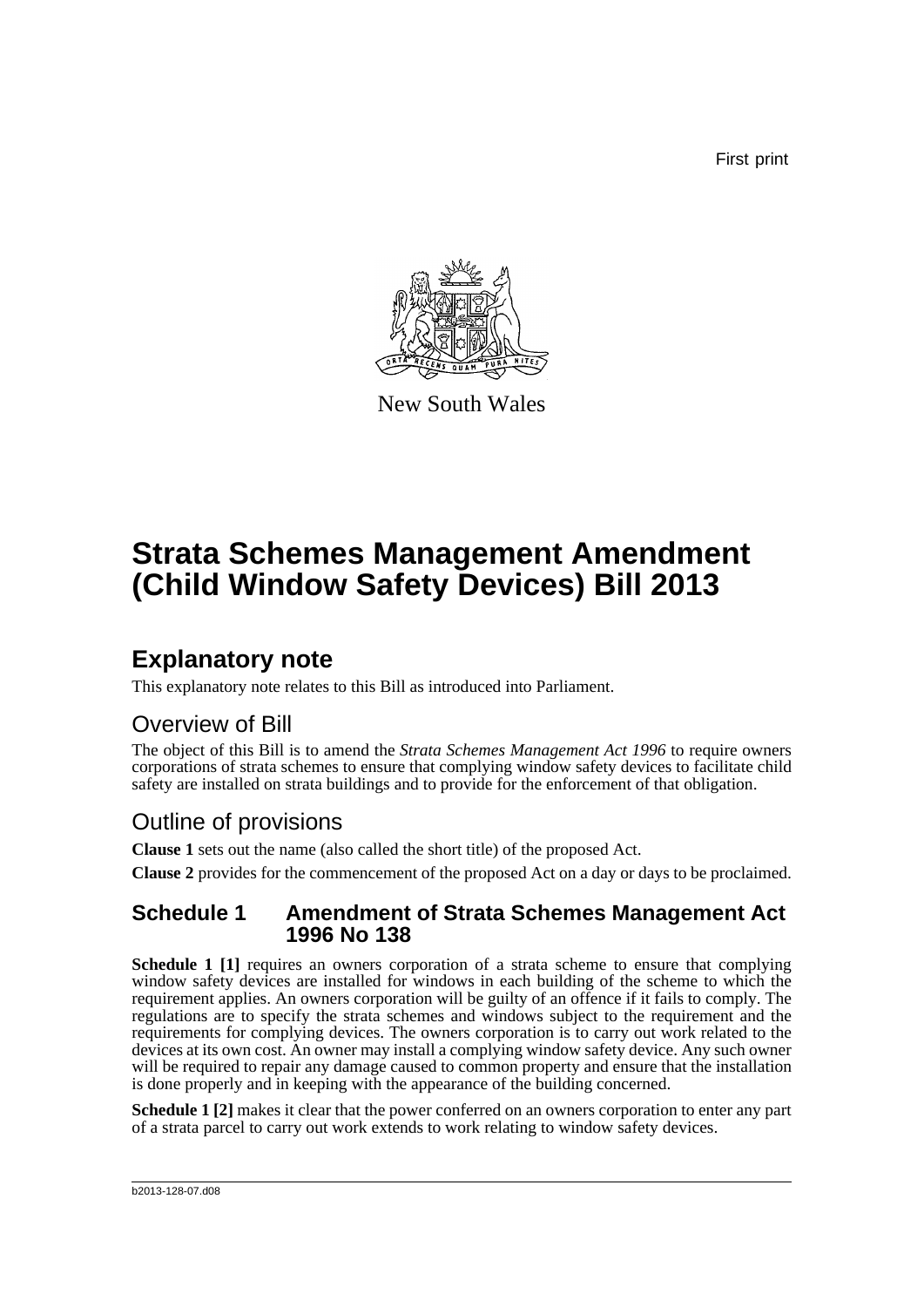**Schedule 1** [4] enables an owner of a lot in a strata scheme or another interested person (such as a mortgagee or covenant chargee of a lot) to apply to a Strata Schemes Adjudicator for an order requiring the owners corporation of the scheme to carry out its window safety device functions. An owners corporation will also be able to apply to a Strata Schemes Adjudicator for an order requiring an owner to comply with the owner's obligations relating to window safety devices installed by the owner. **Schedule 1 [3]** makes a consequential amendment.

**Schedule 1 [5]** provides for an order relating to window safety device functions of an owners corporation to be treated as if it were a resolution of the owners corporation concerned to do what is needed to carry out a requirement of the order.

**Schedule 1 [6]** enables regulations to make provisions of a savings and transitional nature consequent on the enactment of any Act that amends the *Strata Schemes Management Act 1996*.

**Schedule 1 [7]** provides that an owners corporation is not required to comply with a requirement relating to the installation of window safety devices until on or after 13 March 2018.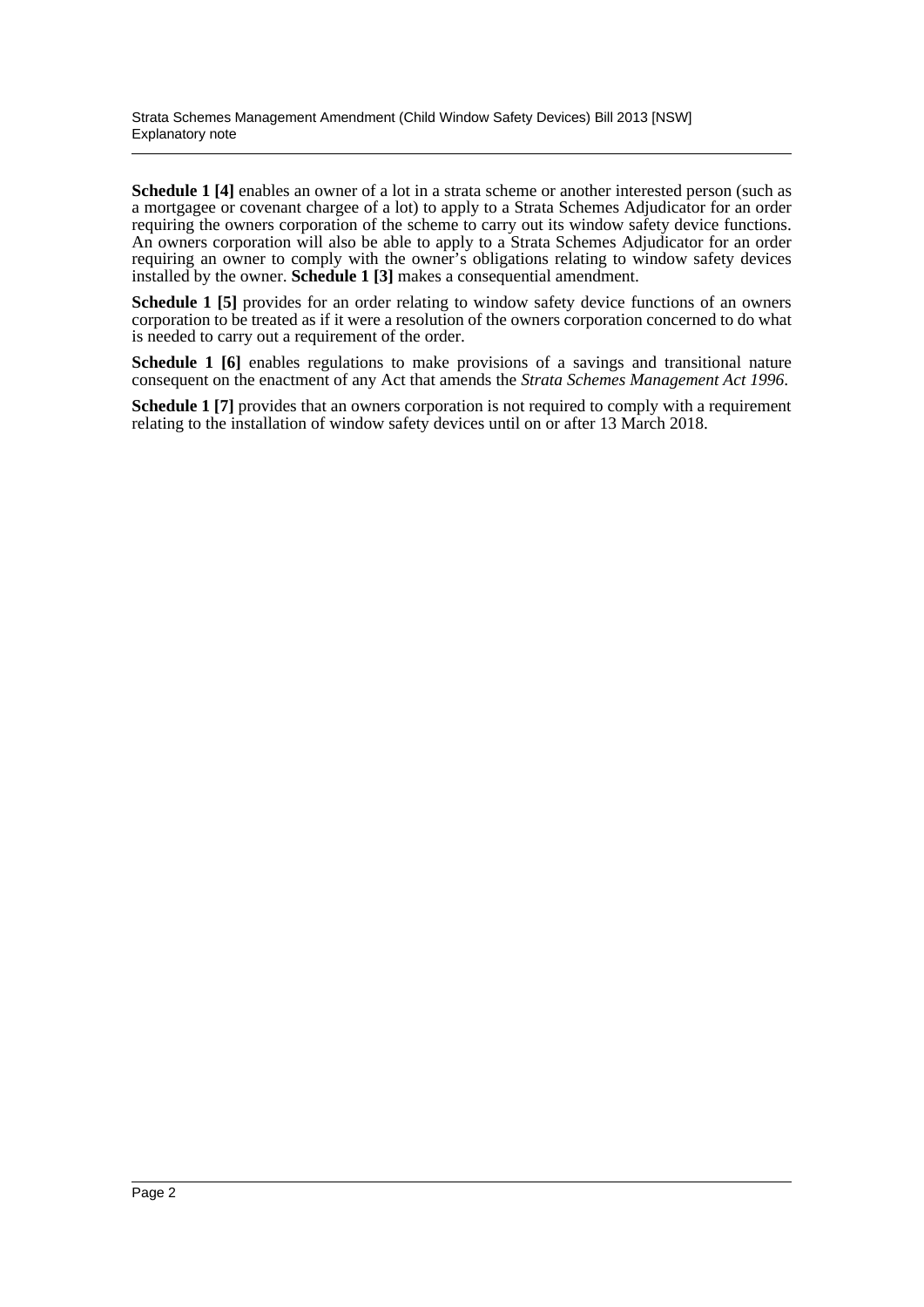First print



New South Wales

# **Strata Schemes Management Amendment (Child Window Safety Devices) Bill 2013**

## **Contents**

|            |                                                        | Page |
|------------|--------------------------------------------------------|------|
|            | Name of Act                                            |      |
|            | Commencement                                           | 2    |
| Schedule 1 | Amendment of Strata Schemes Management Act 1996 No 138 | 3    |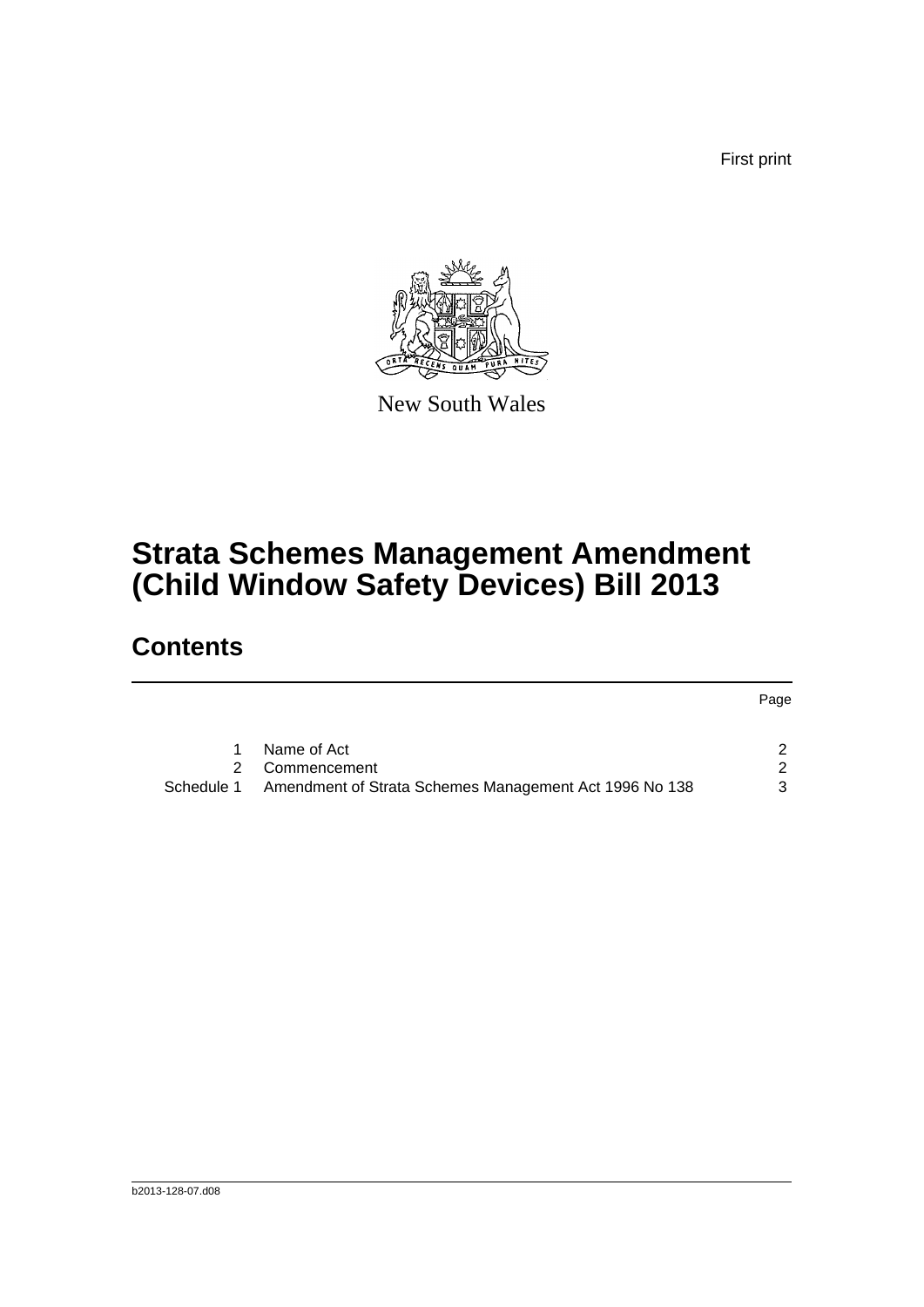

New South Wales

# **Strata Schemes Management Amendment (Child Window Safety Devices) Bill 2013**

No , 2013

#### **A Bill for**

An Act to amend the *Strata Schemes Management Act 1996* with respect to the installation of child window safety devices.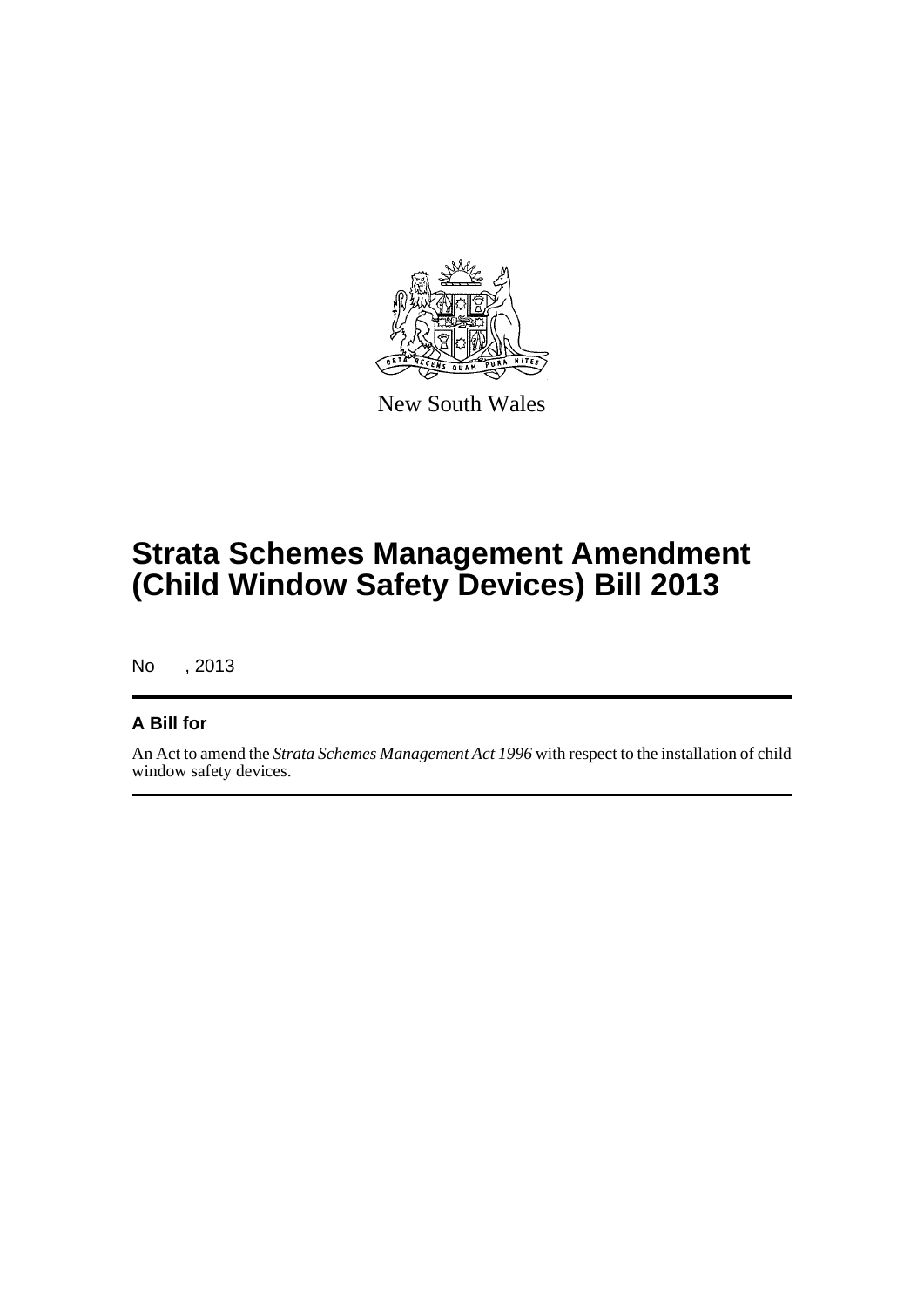Strata Schemes Management Amendment (Child Window Safety Devices) Bill 2013 [NSW]

<span id="page-4-1"></span><span id="page-4-0"></span>

| The Legislature of New South Wales enacts:                                                     |                      |
|------------------------------------------------------------------------------------------------|----------------------|
| Name of Act                                                                                    | $\overline{2}$       |
| This Act is the Strata Schemes Management Amendment (Child Window Safety<br>Devices) Act 2013. | -3<br>$\overline{4}$ |
| <b>Commencement</b>                                                                            | 5                    |
| This Act commences on a day or days to be appointed by proclamation.                           | 6                    |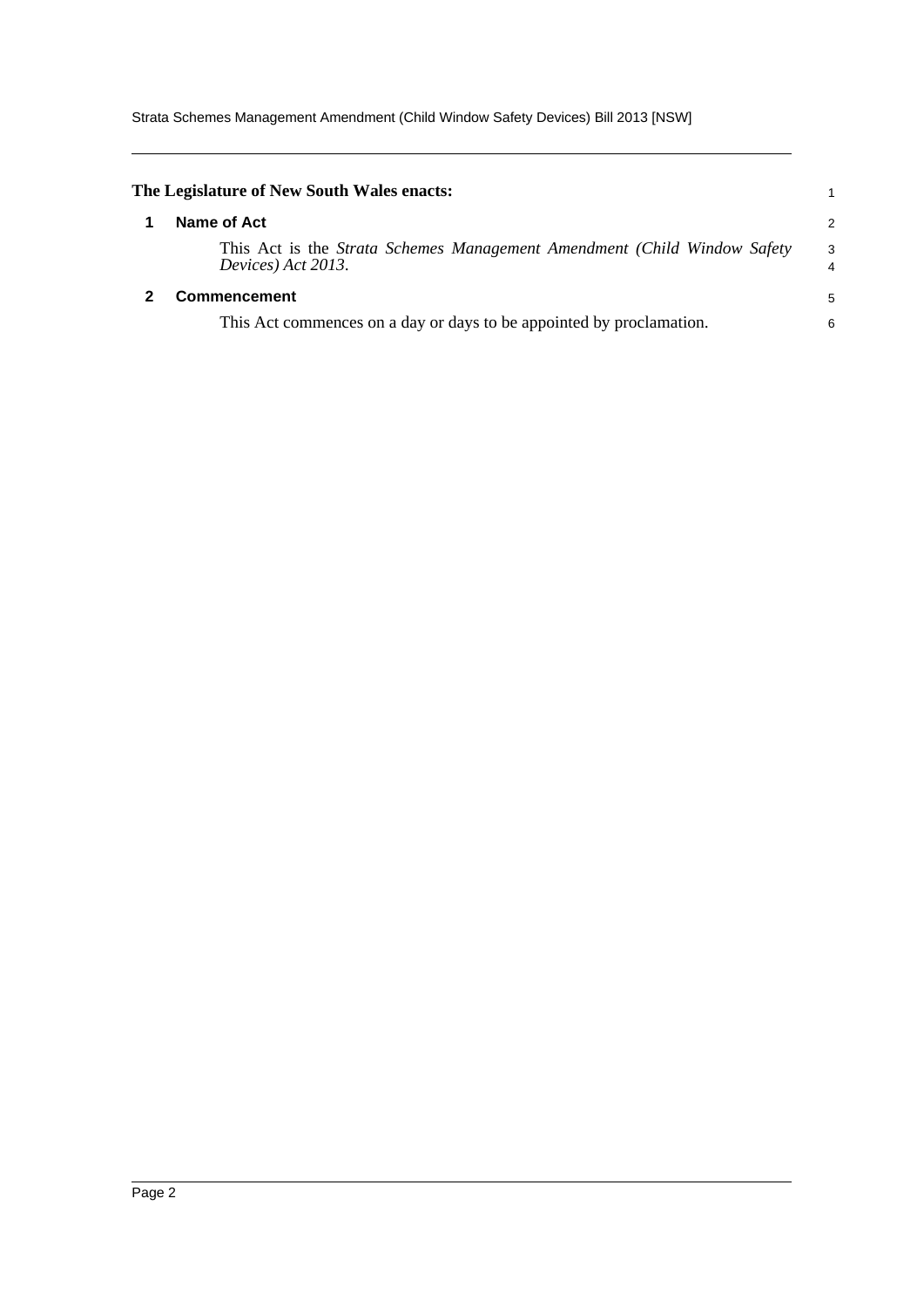<span id="page-5-0"></span>

|     | <b>Schedule 1</b> |                          |                                    | 1996 No 138                                                   | <b>Amendment of Strata Schemes Management Act</b>                                                                                                                                                                                             |      | 1<br>$\overline{2}$           |
|-----|-------------------|--------------------------|------------------------------------|---------------------------------------------------------------|-----------------------------------------------------------------------------------------------------------------------------------------------------------------------------------------------------------------------------------------------|------|-------------------------------|
| [1] |                   | <b>Section 64A</b>       |                                    |                                                               |                                                                                                                                                                                                                                               |      | 3                             |
|     |                   | Insert after section 64: |                                    |                                                               |                                                                                                                                                                                                                                               |      | 4                             |
|     | 64A               |                          | Window safety devices-child safety |                                                               |                                                                                                                                                                                                                                               |      | 5                             |
|     |                   | (1)                      |                                    | Maximum penalty: 5 penalty units.                             | An owners corporation of a strata scheme to which this section applies must<br>ensure that there are complying window safety devices for all windows of each<br>building in the strata scheme that are windows to which this section applies. |      | 6<br>$\overline{7}$<br>8<br>9 |
|     |                   | (2)                      |                                    | work on any part of the parcel.                               | An owners corporation is to carry out work related to its functions under this<br>section at its own expense and may, for the purposes of this section, carry out                                                                             |      | 10<br>11<br>12                |
|     |                   | (3)                      |                                    | (other than a window on another owner's lot).                 | An owner of a lot in a strata scheme to which this section applies may install<br>a complying window safety device on a window to which this section applies                                                                                  |      | 13<br>14<br>15                |
|     |                   | (4)                      |                                    |                                                               | An owner of a lot who installs a window safety device under this section must:                                                                                                                                                                |      | 16                            |
|     |                   |                          | (a)                                | installation of the device, and                               | repair any damage caused to any part of the common property by the                                                                                                                                                                            |      | 17<br>18                      |
|     |                   |                          | (b)                                | appearance of the building.                                   | ensure that the device is installed in a competent and proper manner and<br>has an appearance, after it has been installed, in keeping with the                                                                                               |      | 19<br>20<br>21                |
|     |                   | (5)                      |                                    | by-law of the scheme.                                         | An owners corporation or an owner of a lot may carry out work authorised by<br>this section despite any other provision of this Act, the regulations or any                                                                                   |      | 22<br>23<br>24                |
|     |                   | (6)                      |                                    |                                                               | The regulations may make provision for or with respect to the following:                                                                                                                                                                      |      | 25                            |
|     |                   |                          | (a)                                |                                                               | the strata schemes and windows to which this section applies,                                                                                                                                                                                 |      | 26                            |
|     |                   |                          | (b)                                | for the purposes of this section,                             | the devices or other things that are complying window safety devices                                                                                                                                                                          |      | 27<br>28                      |
|     |                   |                          | (c)                                | safety devices.                                               | notification to the owners corporation by owners who install window                                                                                                                                                                           |      | 29<br>30                      |
|     |                   | (7)                      | parcel.                            |                                                               | A regulation may apply this section to a window located on any part of a                                                                                                                                                                      |      | 31<br>32                      |
| [2] |                   |                          |                                    |                                                               | Section 65 Can an owners corporation enter property in order to carry out work?                                                                                                                                                               |      | 33                            |
|     |                   |                          |                                    |                                                               | Insert "(including work relating to window safety devices)" after "Act" in section 65 (1) (a).                                                                                                                                                |      | 34                            |
| [3] |                   |                          |                                    | Chapter 5, introductory note                                  |                                                                                                                                                                                                                                               |      | 35                            |
|     |                   |                          |                                    | Insert in the table after the matter relating to section 140: |                                                                                                                                                                                                                                               |      | 36                            |
|     |                   |                          |                                    | window safety device function                                 | To require owners corporation to carry out Interested person (other than owners<br>corporation)                                                                                                                                               | 140A |                               |
|     |                   | safety device obligation |                                    | To require owner to comply with window                        | Owners corporation                                                                                                                                                                                                                            | 140B |                               |